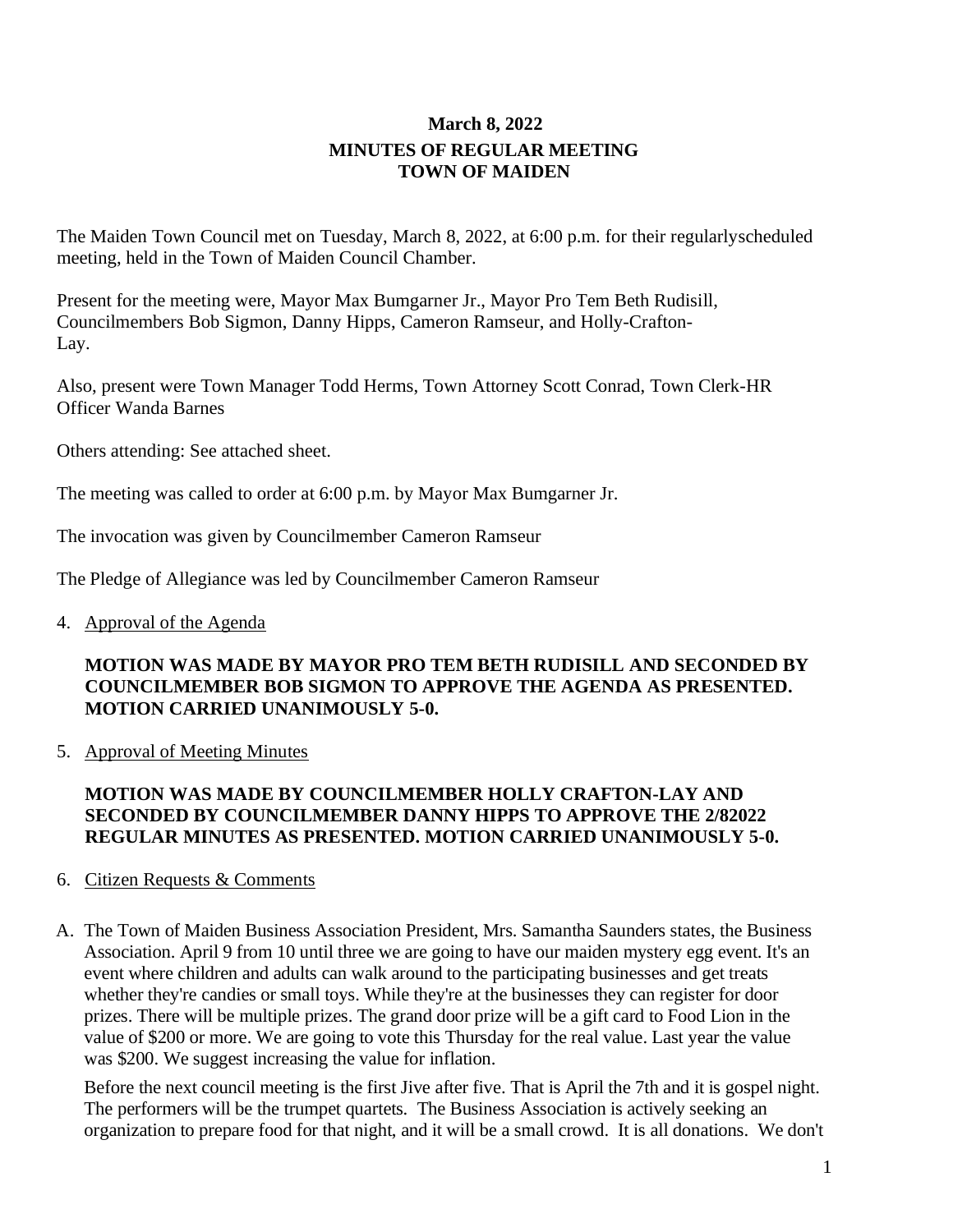take any of the money or charge a fee.

Anna Dellinger states, on April 5th the Chamber of Commerce asked if Maiden would host an event where all the local businesses can come together and network. It is from 8:00 to 9:30 on April 5<sup>th</sup>.

I am Lori Walker and I just have a question from last month's meeting. It was brought up about the handicapped areas at the Recreation Center. I was told that signs would be put up. The EV area has taken over parking for the downstairs going into the gym. It is a problem and I have not seen any signs. I was just there Saturday. Town Manager Mr. Todd Herms states, I don't think the new signs have come in. We are having supply chain issues. They have been ordered and we will put them up as soon as they arrive.

Lori Walker states, I notice that there are two zoning items on the agenda. I want you to remember that we are a small-town community. We cannot do anything about what was done by the previous town council, but we can watch what this council does. We don't want to be Sherrill's Ford. I want you to remember that when you are doing the rezoning. The citizens are watching.

Tamika Howell states, I live on 518 West Pine Street. My concern is the varies speed limits on West Pine Street. Once you enter West Pine Street, it has 20 MPH. As you exit it is 35 MPH. Cars are going way beyond those speed limits. That is a small narrow road, and you can barely get two vehicles down that road. I witness everyday how one vehicle must pull over for the next car to come by and encounter the neighbor's mailboxes. The concerns have been shared with the Maiden Police department. They came down and looked at it. It was brought to my attention that the speed limit will be investigated, and the sign will be replaced. I would like to know where we are with the sign, because I do not feel comfortable being in my front yard. My grandkids can play in the backyard, but I would like to have the privilege to play in the front yard. Mr. Todd Herms the Town Manger stated that the police department did investigate the signs. We did research the minutes and found it to be an error. We will replace the signs and correct that error. They must have reflective material and they have not arrived. The new speed will be 30 MPH when council voted on it. Councilmember Hipps states will it take and action to the speed limit changed to 20 MPH. Mr. Herms states, it would take an action by council to change it again. Historically we could vote on it Tuesday and have signs up by Friday. Councilmember Hipps states, Bryan is there three different speed limit signs down there? Can we take the two wrong signs down and leave the right sign up? Mr. Duckworth states, we need to have signs going in both directions. Ms. Lori ask, are you going to change it to 20 MPH? Mr. Hipps states, that area was designated for 30 MPH. We will need another action from council to change it. Mr. Herms states, it's a process and the police department will have to complete another study. It isn't just a simple change. Devore Henry states, I have been down that street and I suggest that council change that speed limit to 20 or 25 MPH. When you come in by the school, it is 20 MPH. You cannot even drive 30 when you take that first left. Mr. Herms states, we are in the process of getting the information for council.

I spoke with Wanda and received the packet. The packet was 141 pages. I suggest that you put please contact the Town Clerk if you would like to be added to the Sunshine email list to receive the packet. That was a large packet to read before the council meeting. Ms. Janice Holloway states, I live in the Wendover development. I have concerns about the collection of the trash. There wasn't a complete pick up on Monday. I called to the town hall about 4:30 on Monday. They told me to leave it out and they would pick it up on Tuesday. They came through, but I still have garbage. On SpringHill lane and Foxwood drive there is still garbage cans. Town Manager Mr. Todd Herms state, if it makes you feel any better, I am in the same boat, and we are addressing it. Councilmember Danny Hipps states, is this habitual? Ms. Holloway states, no it isn't. Mr. Herms state, my trash gets picked up at 10:00 am in the morning, this week it was picked up at 6:05 pm. Ms. Holloway states, my trash was picked up at 6:45 pm.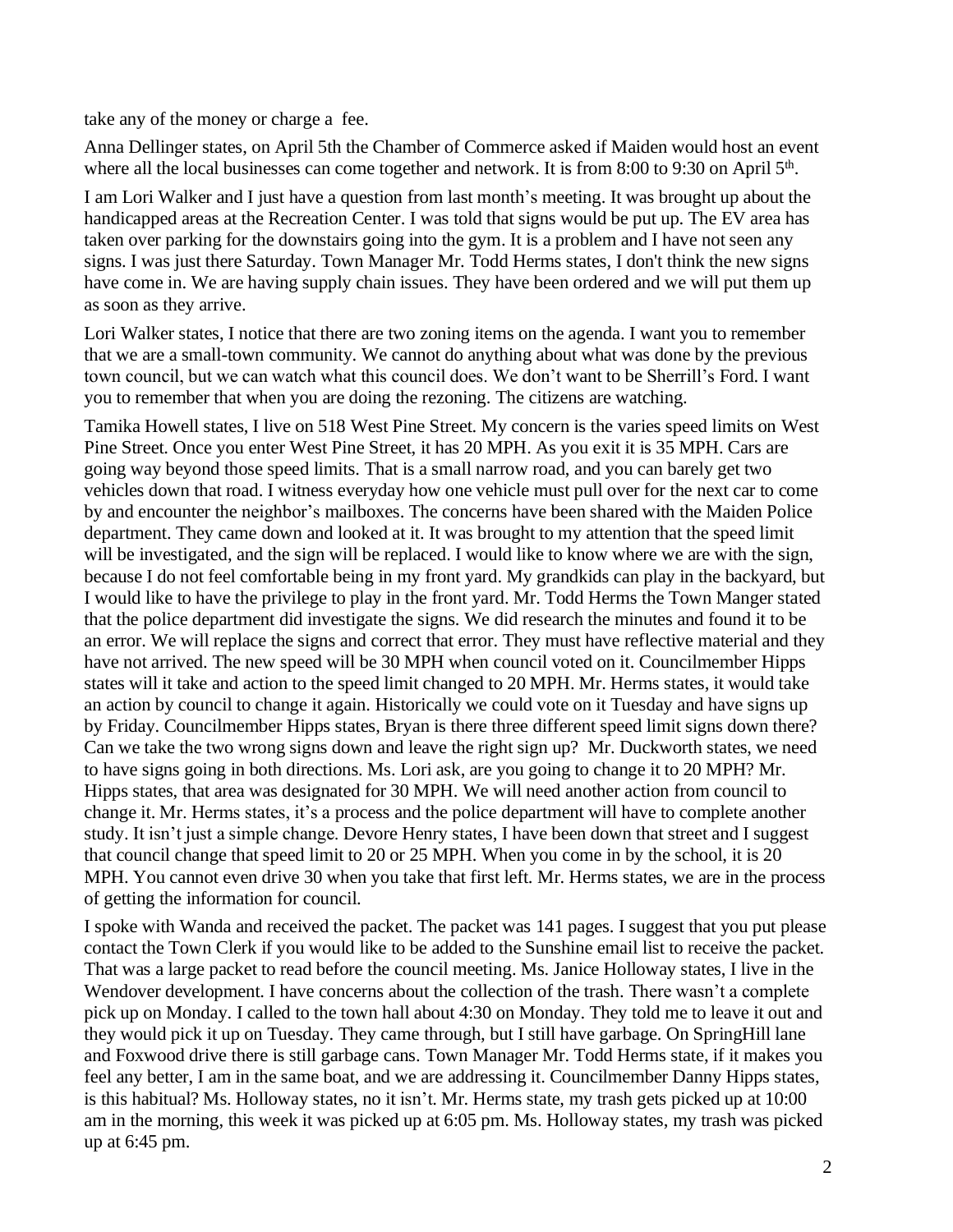Ms. Porsha Ramseur states, I reside at 521 South D Ave. My concern today is the electric. I am new to Maiden. I came from a 2000 square foot home. It was up and downstairs. I never paid a water and light bill over 300 dollars. This is the third month that my light bill has increase a hundred dollars. I called on February and spoke with Joe. He told me there would have to be two other complaints. I did not hear anything. I received my bill today and it is \$545.00. Mr. Herms states, the average temperature for the last billing cycle was 41 degrees. My heating bill was \$223.00. It was a cold month, but \$500.00 is extreme.

Mr. John Williams states, 3838 US Highway 321 South. This is Women's Day. I want to wish the Town of Maiden a happy birthday. We should be proud of this town. We should be satisfied; we do not have people that carry guns and shoot people. We had a food truck event and not a person got arrested. It is a great town and people make the town.

Mr. Danny Kiser states, I live at 1030 East Main Street, Maiden. I want to acknowledge Holly and Cameron for voting on the Architect for the fire department. We should have an Architect that only design Fire stations. It was a unanimous vote. How it became unanimous concerns me. Three of you did not vote. Two of those three, I voted for. We elected you to vote one way or the other. Danny, you said, you hadn't made up your mind. You should have asked to delay the vote, if you weren't for sure. I served on a council in another town and attended 48 regular meetings, special and budget meetings. There wasn't I time that I did not vote. That is what I expect out of the council. When Ronnie Williams left, he states look to the other councilmember and you will get good wisdom from them. I hope that isn't what he meant. For you to just sit there. There was an article that came out in the Hickory newspaper to give incentives to the employees. Maiden did not do that. We upgrade the WIFI and bought bleachers. Mr. Herms stated, what was in the article wasn't correct. Mr. Kiser states, I will speak more when I get the correct article. When you have money and you can give it to the employees, that is your biggest investment. I think the employees should have received something for working during the crisis. Councilmember Hipps states, the town of Maiden did things for the employees. We gave them additional vacation and other benefits should they or their family have covid. Regarding the fire department vote, it was an intense and confusing piece. I am in favor of my vote. Mr. Kiser states, you cannot believe everything you read in the paper.

Ms. Leslie Williams states, I reside at 106 chuck drive. My concern is electric, and my neighbor Ms. Moss ask that I speak for her as well. I am a widow, senior citizen and on a fixed income. When they see something with the electric that isn't normal can they inform the citizens? Mr. Herms states, we just purchase a system to help assist us with that and look at different meters. If you go outside the perimeters, it will alert you. We haven't had a rate increase in eight years. I do not think it is a rate issue. I think it is something else. Please stay after the meeting and I will get your information and investigate it.

Attorney Conrad states, I would like to give an update on 509 East Main Street Property. The house is in the process of being foreclosed by the county for delinquent tax. That matter did go in front of the court on February 22, 2022. It was complicated because they could not identify all the errs and who had an interest in the property. The judge ordered that it be foreclosed. It should be on the next sale date. They do not have that sale date yet. It is in the final stages of being sold. Mr. Herms states, is it an upset bid? Attorney Conrad states, it is an upset bit. Mr. Herms states, this is the house at Cornerstone Church.

Councilmember Ramseur states, I think the food truck event was a great success. That was a great job, Blake. I would like to thank the Police, Fire, and volunteers. You do a great job. I been working with a county group on a Juneteenth celebration. Different cities are hosting events for Juneteenth. Newton is hosting a parade. Maybe Maiden will be able to host an event. I spoke with Todd, and he has a great idea. Mr. Herms states, I passed it on to Blake and Anna. We will pass it on to council,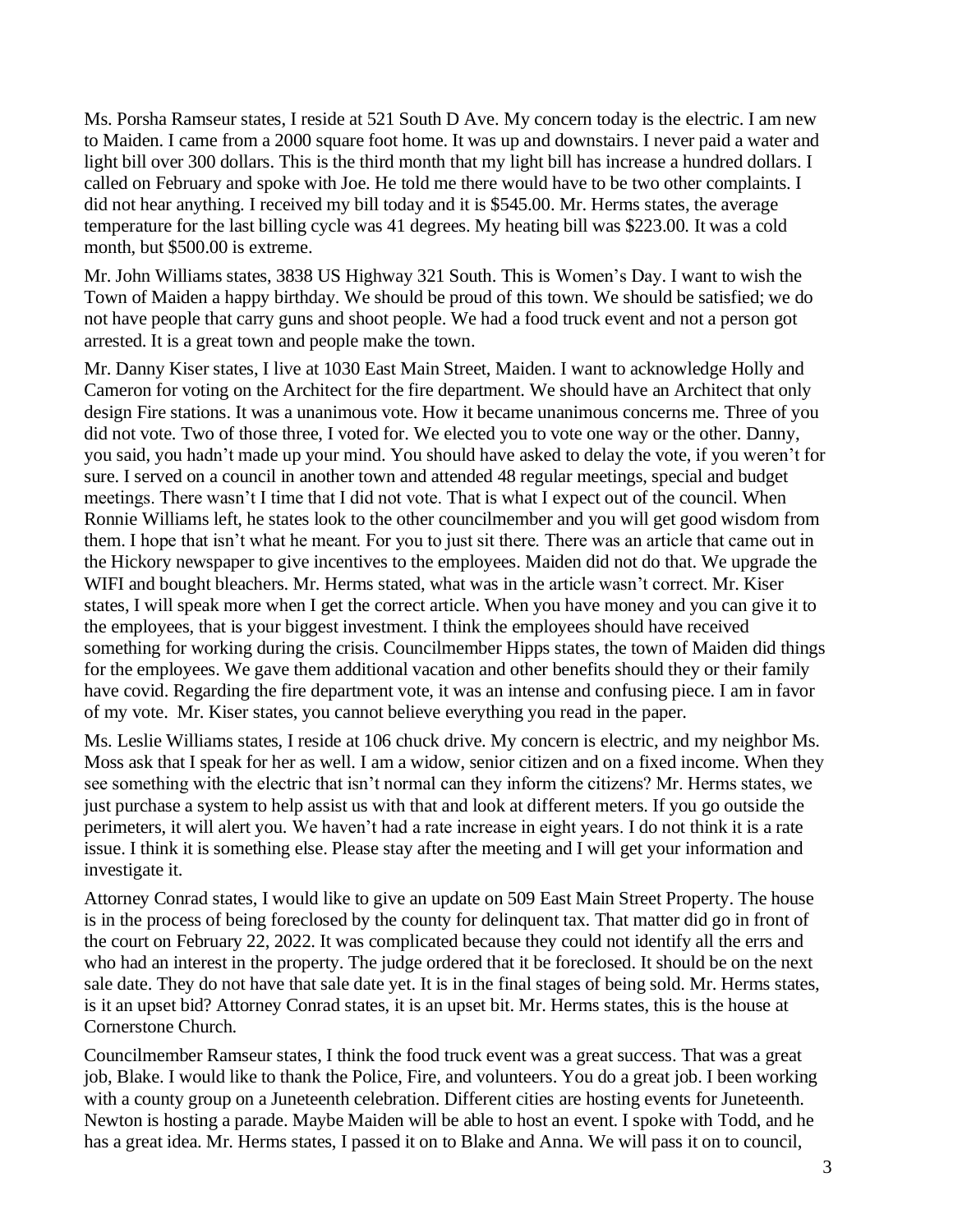but in this short time frame maybe we can have food truck and a gospel group. Cameron, Anna and Blake will try to come up with something by next month.

David Fish states, I live at 606 East Klutz Street. I have called the Maiden police on several occasions for the people that live directly in front of me. They are parking directly behind my driveway. It is too narrow for the cars to park on the street. I hate to keep calling the police department. It is too late if a child runs out behind one of those cars. If they have a driveway, why don't the use it.

- 7. Consent Agenda
- A. Finance Officer's Report February (Motion)

### **MOTION WAS MADE BY COUNCILMEMBER BOB SIGMON AND SECONDED BY COUNCILMEMBER HOLLY CRAFTON-LAY TO APPROVE THE FEBRUARY FINANCE OFFICERS REPORTAS PRESENTED. MOTION CARRIED UNANIMOUSLY 5-0.**

#### 8. Public Hearing Open: 6:28

#### A. ZMA 1-2022 JW Abernathy Plant Rd. Rezoning

Planning and Zoning Director, Blake Wright states, Rezoning for roughly 4 acres and it is off JW Abernathy plant Rd and business 321. This parcel belongs to Nelson Knipe and Kirk Wintz. He is a local developer that has an option to purchase it . These four acres, they have requested a rezoning from M1 which is our industrial manufactory to C2 which is our general commercial primary. The difference between the two is the allowance of residential M1 industrial, does not allow for any residential. Whenever the application was initially filed for this rezoning Mr. Wintz was interested in doing single family duplex or two family and storage units. He since decided that he did not want to do the storage units, but would proceed with the C2 zoning, since he had already filed application fee. The C2 does allow him to do residential uses under that use. The property front is on JW plant Rd, but it also has frontage on 321. Nearby uses in that area to the north is single family residential, to the east is single family residential and duplexes across business 321. I'm sorry this is to the west. To the east is, Carolina nonwovens in the South is also residential. The review criteria that council is required to consider, is whether or not it is consistent with the goals of the comprehensive plan and if it's consistent with the plan, the proposed amendment is not inconsistent with the comprehensive plan. It does show the portions of this area as being all residential commercial and industrial. The proposed amendment whether or not it's consistent with federal and state laws and regulations. The next would be whether or not we can supply this development. We do have a water and sewer portions of the plant Rd and we also have utilities along business 321 that would be able to serve this development. The amendment whether or not it's beneficial in public health safety and welfare and in the public interest. The proposed amendment would allow for use that is compatible with the characters land location provides a zoning buffer between the manufacturing and some of the reservations that would further contribute to the investment in Maiden. There have been two inquiries regarding this map amendment from citizens in the planning and zoning board of adjustment recommended unanimous approval and found it consistent. Councilmember Danny Hipps states is there like or similar housing on three sides. Planning and Zoning Director Blake Wright states, yes. Councilmember Cameron Ramseur states, switching it over to C2, would be houses or business. Mr. Wright states, yes. Councilmember Hipps states, have the developer mention, placing a commercial business there? Mr. Wright states, not since deciding on the storage. Kirk Wintz 1102 Orchard Mill Court states, . We plan to build residential properties, small spec homes, starter homes or duplexes. That is our plans for this property. I don't think it makes sense to put commercial in that particular spot. The lot is oddly shaped on one end. If you look at the South side of the property it comes to a pretty short point. I think you can go somewhere between 18 and then you get one on 321. We haven't gone to the expense of having a surveyor come out and start cutting a lot. It is eight to ten along JW. I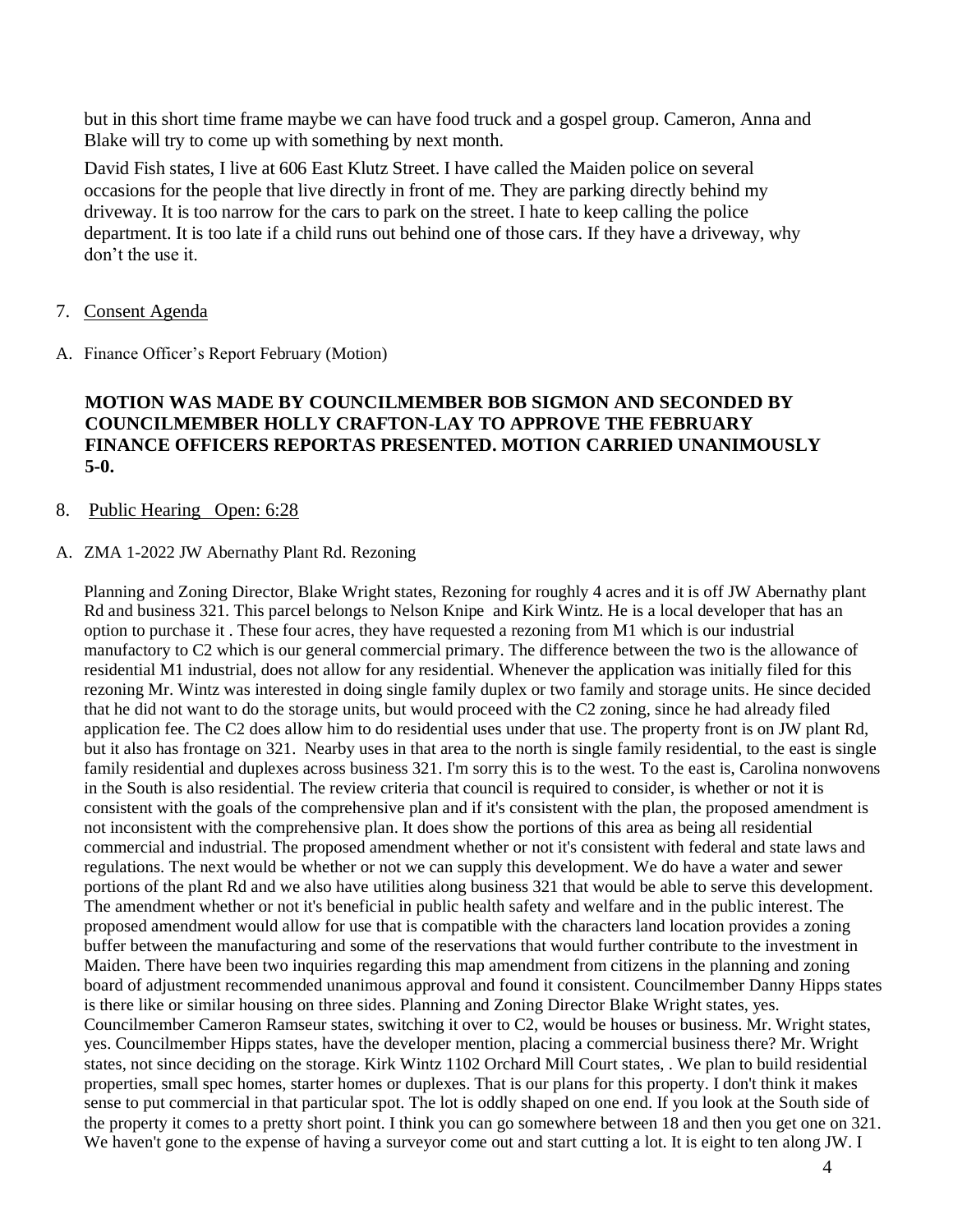have Matthew Road and then one on 321. Based on the zoning it could be 12 houses or it could be a slightly smaller number of duplexes. I don't remember off top my head, but there's a size requirement in square foot for a singlefamily home and in a size requirement in square foot for a lot size for a duplex.

John Williams states, we need people to live in these places. I was told that the rent was going to be around \$1000 a month for apartment. You can buy a house for that. We need to keep the town the way it is.

Allen Hatchet 3470 Hwy 321 south states we just had an adequate number of rezoning requests go through that's going to clog the neighborhood and the highways. We request that you vote for the people and not for the town's perspective. This time, vote no.

Devore Henry states, I spoke with the planning and zoning board and for the citizens that lived up near JW Abernathy, the only concern was with the C2. It was going to be storage buildings. They just decided on unit duplexes. The individuals are looking for residentials, basically but they know C2, could be residential or businesses. Closed: 6:45

#### 9. New Business

#### A. Electric Cost Service Review (Motion)

Public Works Director, Bryan Duckworth states, electricity was contracted by the town of to perform a cost of services studies for electrical utility. The cost-of-service study is going to look at the true cost of running our electrical utility over the next five years, including capital outlay and system maintenance. The second thing we were wanting to accomplish is to verify each rate structure. The true cost of getting the services to those customers. The third thing we were wanting to accomplish was to simplify our current rate structure looking at the possibility of combining some rate structure and making it easier for customers.

Rick vandermass from electricity, the supervisor of breaks and electricity in North Carolina states, I'm here to introduce Mr. Mark Beauchamp. A cost-of-service study is a very in depth and very data intensive exercise for any town to accomplish. Mr. Mark Beauchamp is the president of utility financial solutions to present the results. Town Manager Mr. Todd Herms states, this is first time we have had a service study done in 17 years.

Mark Beauchamp states, I got degrees in water purification technology accounting. I'm a CPA and I have a master's degree in business. I started my consulting firm after working for a large consulting firm in 2001 and we've done work in 44 states. Probably have done over 1000 elective cost service to date. We also teach the course; it is from Eric and public power association National Association regulatory utility commissioners on how to do long term financial plan.

There are basically 3 components, the true cost of running our electrical utility over the next five years, including capital outlay and system maintenance. the first one is a long term financial are you meeting debt service obligation. You are debt free, so it's not issue setting money aside for the replacement of infrastructure. I'll go through these and somewhat details, so you understand when you look over them in the next five years. How do you compare those targets and how can we keep the utility financially stable while still minimize any rate impacts? The first most important piece is the projection. The second thing we do which is very time consuming, look at how much it costs each customer to provide service. Every customer is different. We look at how customer classes interact with their cost structure. We develop and allocate ticket residential costs. The third part which is really most important here. After we do the first two to financial projection and the cost-of-service review we look to the governing body to get direction on the rate. Which is how we're going to impact customers. You will know how we are going to adjust these rates moving forward to meet your objectives, keep the utility financially stable and minimize any rate impacts. That is my main objective. When we build a long-term financial model, probably one of the first thing we do when you look out long term you have to build these models based on assumptions moving forward. If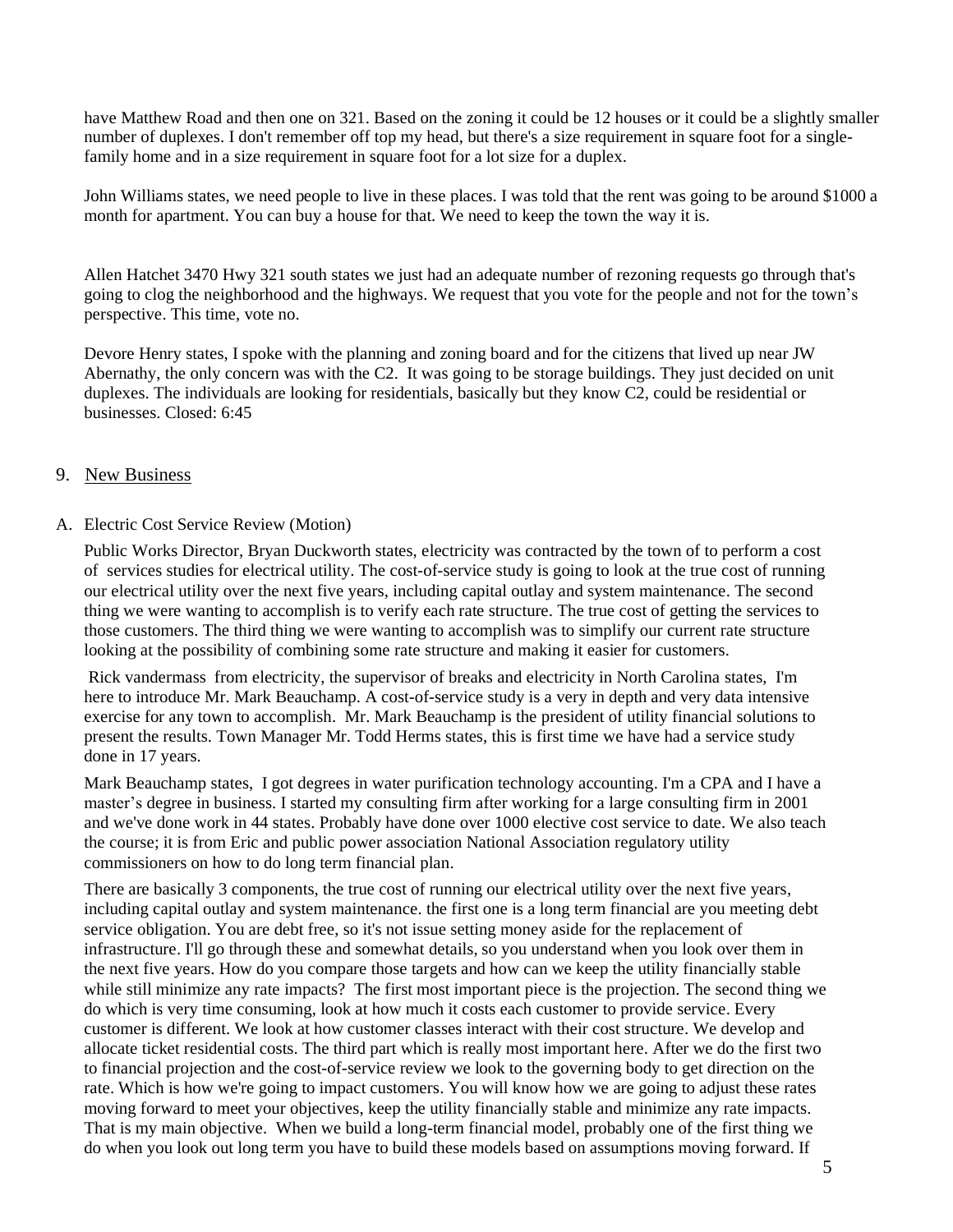you look at these assumptions that we, the first one is inflation. How is the inflation going to change? This past year, I think it was around 7 1/2%. How are we going to project that going forward? Nobody really knows, but we did assume in our modeling that inflation is going to stay high next year at 6.9%. After that the historical 10-year average, inflation is about 2.2. We projected it to stay a little higher than an average at 3%.

Now we hope that those assumptions are reasonable then the change in growth. The growth of the community, we assumed a 3.8% growth, followed by three percent 1.81-point 3 1/2 percent growth rate. That is how much additional sales you are going to get or additional customer growth. The next one is purchased power cost came from electricity. You know we are projecting costs to decrease by 2.2% in 2023. You can see the projected changes that we're looking at for post pay cost and that represents your biggest component of electric cost. There is a cost of power supply. We are probably about 75 to 80% of the total cost of electricity. The purchase power next one is a capital improvement plan. You are aware of this; you have an older aged infrastructure. It is about 68% appreciated in other words. There hasn't been as much reinvestment. The average system is about 50% appreciated, so that leads us to believe that probably moving forward you are probably going to see some larger than average capital improvements. This projection shows that you know you are looking at \$217,000 in 2023 and \$365,000 in capital expenditures of 578 then dropping back down. Probably a more normal level for you is about 45 and 80,000. We don't have the cash in those servers to fully fund. You are debt free, so it's not a problem. We're looking at a debt issuance about half \$1,000,000 to fund that 578,000 capital plans in 2025. These are the assumptions that we use to build our financial projection model. Now this slide is a summary, although the results of the projection now.

The three key targets we look at to assess the financial stability of the utility rate now. What you're seeing here is the financial projection with no rate adjustment. We do nothing with the rates but leave them the way they are. If you look at the cash balance it is projected to decrease to \$98200 and fall negative in 2026. The recommended minimum cash was how we determine that, but we recommend that the utilities should maintain adding minimum of \$2 million of cash reserves. To explain why that is the second target, we look at that covered ratio right now. You are debt free utility, so it's not an issue. I had that \$500,000 debt issue, once it's 2025. The debt coverage ratio issue electric utilities. They typically come with certain covenants. You have to maintain a 1.2 coverage. What this is showing, is that we do nothing with rates. We do that capital plan. We are going to have a negative test coverage ratio. We want to establish a balance between the financial stability of utility, rating packs and customers. When we establish these targets, we will establish a minimum boundary. We have to maintain so much cash. We have to meet our bond covenants, that's our minimum coverage requirements. Our third target is the upper boundaries, is what we call the target operating. The target operating income looks at your financials, more like an accounting. It says we have to fund appreciation. We have to fund the replacement of infrastructure. That's because of inflation and that infrastructure is going to cost more in the future. We are not for profit; we have to make money to break even. If you put \$1,000,000 asset in service for the 20 years, you depreciate \$50,000. It's a theoretical wear and tear on that infrastructure. At the end of 20 years, we have theoretically recovered \$8 million to replace that asset. The average electric infrastructure cost has risen 3.1% in the last 20 years. We apply the structure say this should be your theoretical operating income. That is where you see that \$200,000. We are looking at operating losses \$775,000 rising to almost 1.1 million. Service tab, the first one is minimum cash in many ways the most important target. We have to make sure that you have cash so you can pay your bills in a timely fashion.

We look at working capital, timing difference when you pay bills and money from customers that cash has to be in the reserves at all times. We look at capital improvement programs. How much cash do you need, so you can fund your capital plan and also if a catastrophic event would occur, bad ice storm, wind or hurricane? We want to make sure that you have enough cash to fund an entire catastrophic event, but enough cash and reserves to start the process until adequate financing could be arranged. You can see that our calculation came out about \$1,000,000 for \$2 million minimum cash. That we need to maintain, and we're projected to fall below that.

The second one is debt covered ratio. You are debt free, so it's not an issue. In theory when you issue debt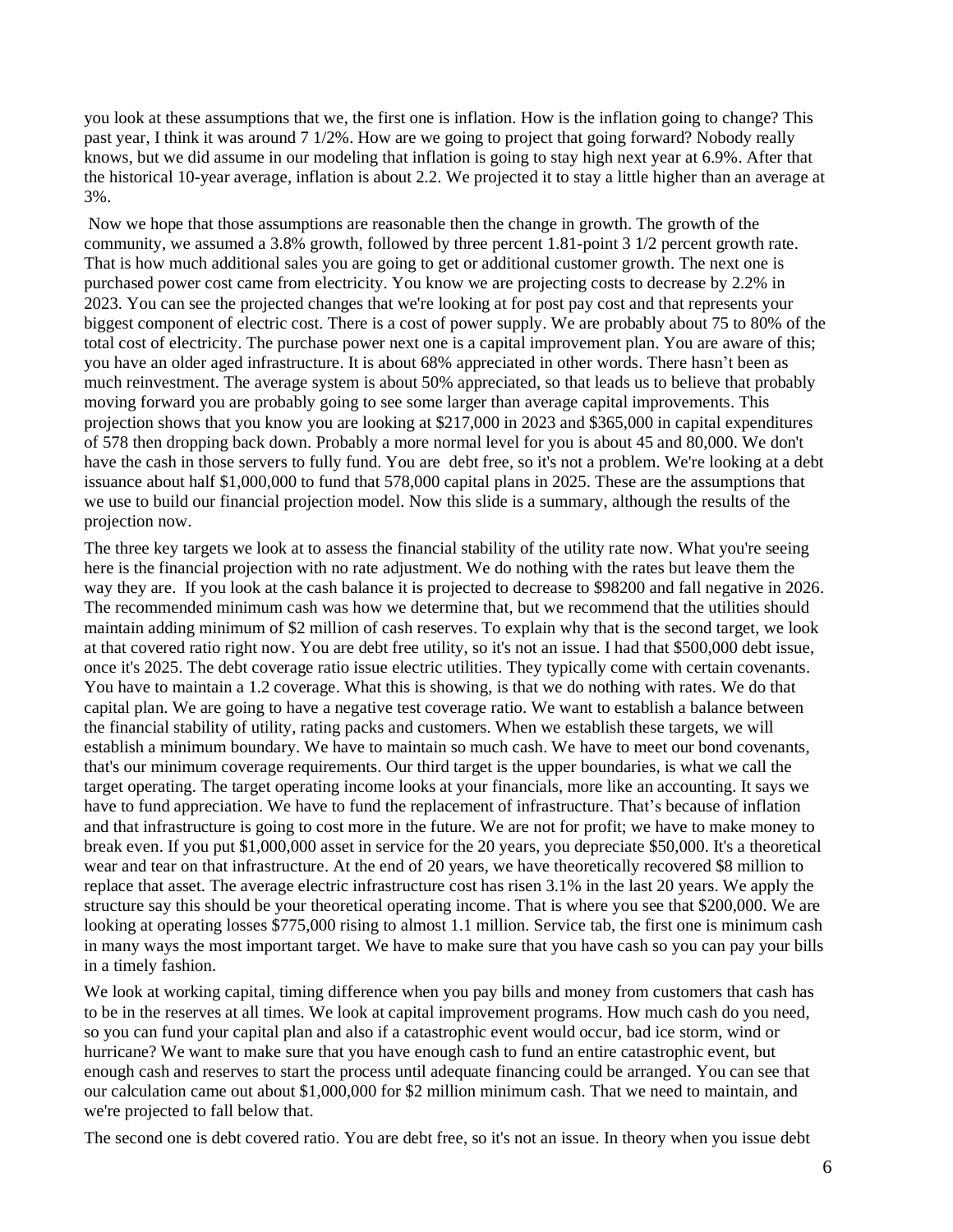electric utilities, normally issue revenue bonds not general obligation bonds. There is a difference in general application bonds. They are secured by the property taxes of the community and revenue bonds are secured by the revenue of the electric utility. Your electric utility oftentimes financing requirements are so extensive that they would use up most the bonding capacity of the community and typically issue revenue bonds. To do that, they would come with requirements. They are ones who are giving you the money. It is debt coverage, that coverage is usually about 1.2 coverage. and what that means is the cash that's generated from operations has to be 20% more than your debt service payments. Target operating income, we're looking at how much money you need to earn basically to break even. We have to get coverage, but we don't want to exceed that target operating it. If we exceed, we're overcharging customers. We are trying to find that balance. What we see is a rate track of 3.4% annual rate adjustments to try to balance the impact on cost with the financial stability of utility. By doing this, it's on the right-hand side. I'm going to cash balances. They're positive now, actually we're in 2027. We are right at our minimum cash reserves. The debt coverage ratio, which before was negative. We are actually very good. Your utility target operating income, we are still negative in the first three years. We hope to go positive in 2026. We never see that target operating income, so we're looking at 3.4% adjustments in all the different classes. I'm going to come into next 3.4%, it is not a 3.4% increase for residential. I would recommend something closer to 1%. The overall revenue increase of 3.4%.

The cost-of-service part is the more extensive part. The more time-consuming part. Talk about the very bottom of it which is 11.6% on this slide it says the overall increase should be 11.6%. That's to achieve the upper boundary of the target operating income. It's not what we're recommending. If the average increase should be 11.6% then how does residential compare. Residential show minus 1.9, so the residential class is subsidizing in the classes. These major classes residential for minus 1.9 small commercial low demand minus 9.9 another major class small commercial increases 7.4 still less than the average. let's go right down to the bottom. This is where the issue is. We look at the CP counts CP1,CP1A2, and three you can see that the increases of 37 percent 164%, 94 percent 42%. This is how much it costs the city to provide service. Town Manager Mr. Todd Herms states, the CP rates or GKN, Lawrence Lumber, and the bigger users. Historically, they haven't been like this. They have had to shut down and reduce. They are not using power as they have in the past. That is one of the reasons why we need this study. Their drop off in power use has been so dramatic. Mark Beauchamp states , we want to make sure that the study reflects the rates. Commercial and residential is paying what they should. When you see that eleven percent that is just for the businesses. The residentials actually show a 1.9% decrease. We are not raising the residential rates; we're looking at straightening out the commercial and the very large industrial customers.

We develop strategy to move them closer to what it costs to provide them service, so we don't impact the residentials and small commercials as much and yet move them in that direction and maybe over time correct. We are looking to increase residential rates by 1.1% each year for the next five years, but to give this these large customers an 8 1/2 percent increase every year for the next five years. When it comes to rate adjustments, increases it less than 5% a year. Customers tend to view them more as inflationary type adjustments. You will get some complaints, but for most parts they are accepted as increases between 5 and 10%. They tend to be acceptable more to like the residential small commercial. Where they are not acceptable to is the large industrial customers. They tend to call and complain. You always try to avoid double digit rate increases. Those are what gets everybody in trouble.

We want to simplify it, so the customers understand it and one of them is in your residential. You have senior citizen, rural residential and they have all these different residential rates. For the most part the cost to service them all about the same. What we are looking at is combining these rates over the next five years. Simplifying them in two ways and making those four rates combinedly down to one. Taking the rate structure, if you look at how residentials are charged they have these blocked rates the first 350, is at 10.8. then it drops at \$0.10 and then 9.3, if they're over 1300. What we are looking at is, just flatten the rates. In five years, set everybody's rate at 10.6 cents. They use 100 kilowatt hours or if they use 1000 kilowatt hours or 2000 every unit would be priced at that 10.6. We are looking at rates simplification and combine a lot of the rates. For example, you have commercial and industrial rates. We are looking at combining them into the appropriate rate classes. Simplifying it for staff from a cost-of-service standpoint. That is the correct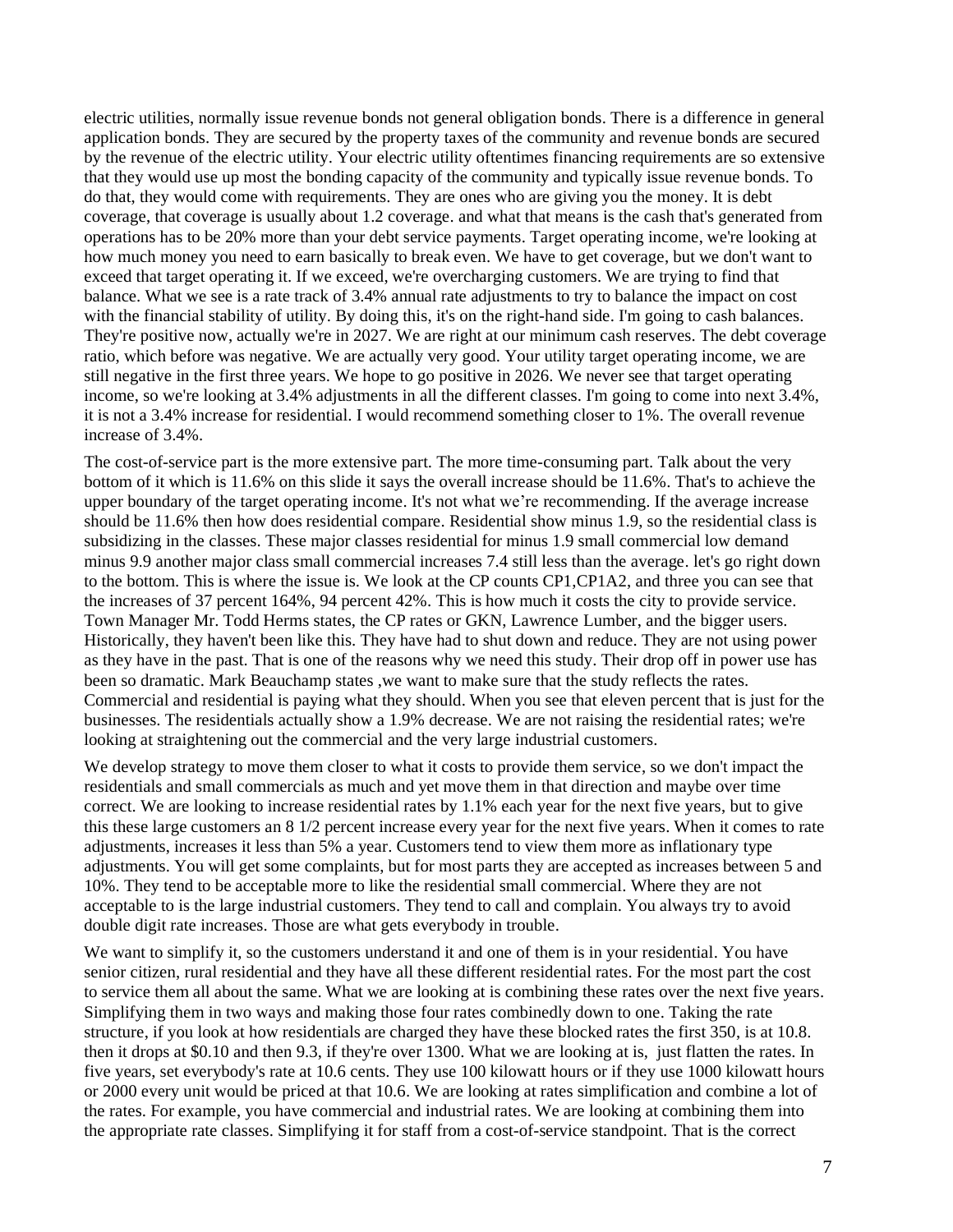way to do it and it makes it a lot easier for customers. The staff would not have a hard time explaining it. We want to simplify the rates and make them more understandable. Town Manager, Mr. Todd Herms states, we have a lot of people in the room and some people do not understand. If you don't understand what the demand charge is. It is for a commercial or industrial business during the month, whenever you put too much strain on our system. Whatever the demand is, it's what you get charged for the entire month. That is not a home. When they hit that demand, it can drastically affect their bill. What we have done, especially with our large customers when they come in, they don't turn everything on at one time. When they come in, over 10 or 15 minutes so there isn't a strain on our system and that demand charge goes down.

The customer charge and probably the most misunderstood charge. The fixed monthly service charge. You currently charging \$18.52. People don't always understand why they have a fixed charge. The reason utilities, like electric utilities for example, have a fixed charge it is because when a customer has a meter installed on their home. The electric utility had the cost to install that meter. They also have the responsibility to repair it, to replace it, to read it every month, and send the customer a bill. They had to install the service drop. Unquestionably, most people do not argue with what I just said. What is argument we still need to have a wire that runs from the substation to the home. Without that wire we can't deliver electricity The question is, how much of that wire should be allocated to the customer. How much of the usage component? We go through an analysis, called a minimum system analysis. In theory, it is how much would it cost to build a distribution system. If every customer used a single kwh of electricity. That infrastructure costs gets rolled into that customer charge. Customers don't use one kwh, they use more, creating additional demands on the system and more expense. That additional charge gets rolled into the usage component. The reason it's important to charge the appropriate customer charge is because of commission. I think Michigan is a great state to live in, the three months of the year. People like this spend the rest of their time in Arizona and Florida. If we don't charge the proper customer charge. People who go somewhere else in winter months are being subsidized by the year on repairs. It's a fairness issue by having the appropriate customer charge. You are actually really good. You are in 1852 and says you should be 1960, only a dollar off. Most of the time, I show \$5 or \$7.00. Your customer charge is really good, but we do need to tweak it a little bit. I want you to understand what that charge is. That is a charge that you can be questioned about.

We need to adjust revenues increase revenues by 3.4% to meet our key financial targets to maintain the minimum financial stability for the utility. At the same time what that 3.4% increase means to residential is a 1.1% increase. Increase by classes a 1.1 per residential and about 8 1/2 percent of a large customers. Town Manager Mr. Todd Herms states, historically we have been very lucky the last eight years. We have had enough growth to offset any inflation that we saw. Our rates have stayed flat for eight years. We haven't had a single increase in eight years. Simple fact is, over the last two and a half years usage has gone down in some of our major customers. If we do not do anything, it's going to drastically affect us. If you're not selling it to commercial, it's going to drastically affect residential. It's time for us to implement a rate study that's more indicative of what we're facing today. When the world stopped, I guess it was March of 2020 I want to say we lost \$750,000 in six weeks. That is how important commercial and industrial is to our system. I didn't clarify that this is just a study for information purposes only tonight. We're not voting on any rate structures.

Mark Beauchamp states, the most important thing for the electricity service is not price return, it's the reliability of service. We will get back with you on a design rate with a 5-year rate track for the next five years, with three point 4% adjustments. The CP customers are going to be between 8 1/2% and the residential is closer to 1.1 point 1%.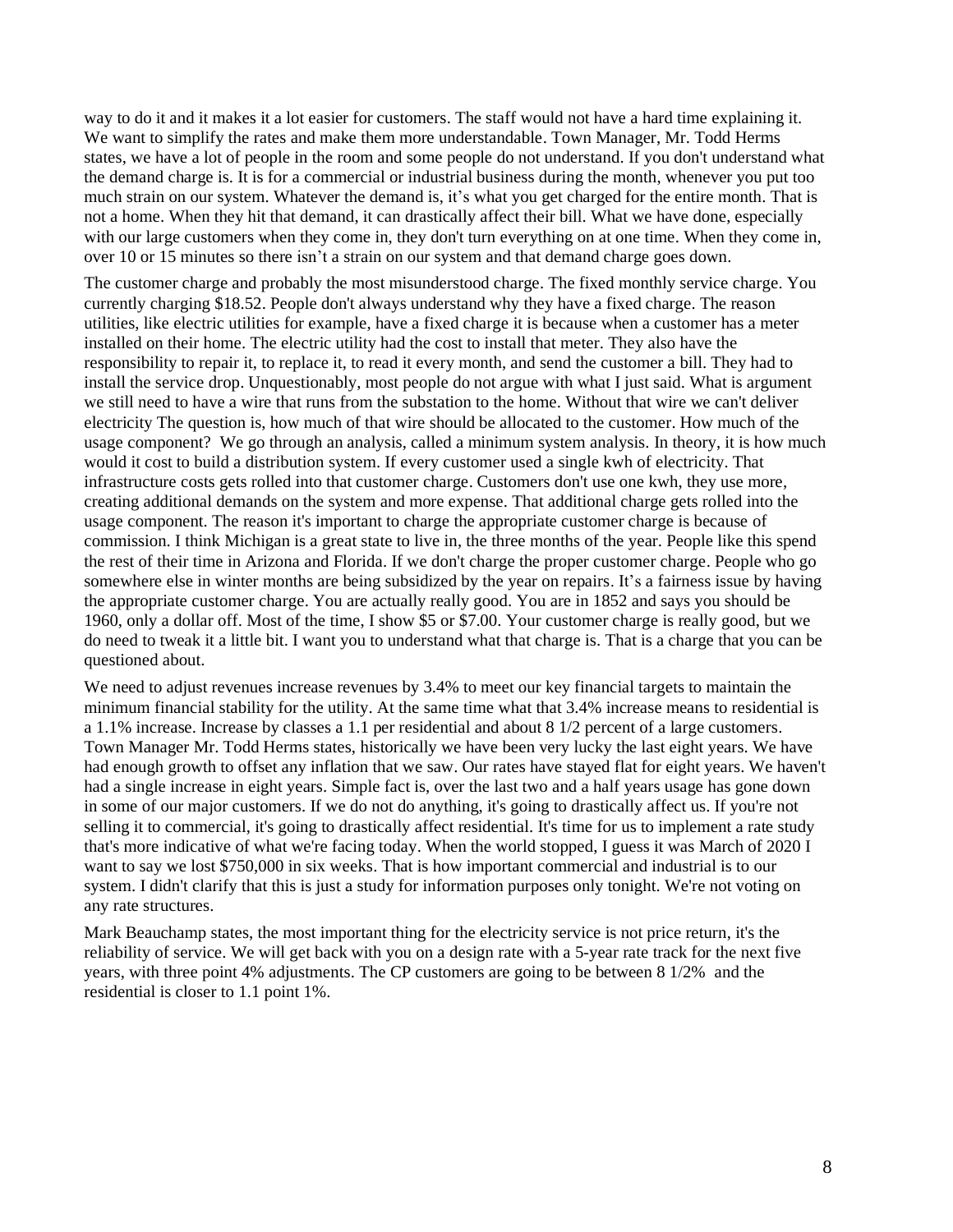B. Conflict of Interest Policy (Motion)

### **MOTION WAS MADE BY MAYOR PRO TEM BETH RUDISILL AND SECONDED BY COUNCILMEMBER BOB SIGMON TO APPROVE THE TOWN CONFLICT OF INTEREST POLICY. MOTION CARRIED UNANIMOUSLY 4-0 COUNCILMEMBER DANNY HIPPS ABSENT FROM CHAMBER 7:25 PM.**

C. Award of Cemetery Contract (Motion)

### **MOTION WAS MADE BY COUNCILMEMBER DANNY HIPPS AND SECONDED BY COUNCILMEMBER BOB SIGMON TO APPROVE THE CEMETERY CONTRACT TO R&B LAWN CARE. MOTION CARRIED UNANIMOUSLY 5-0**

#### 10. Old Business

A. AIA Agreement with Architect (Motion)

## **MOTION WAS MADE BY COUNCILMEMBER DANNY HIPPS AND SECONDED BY COUNCILMEMBER HOLLY CRAFTON-LAY TO APPROVE THE AIA AGREEMENT WITH ARCHITECT. MOTION CARRIED UNANIMOUSLY 5-0**

#### B. Market Comparable Pay Study (Motion)

Town Manager Mr. Todd Herms states, we do a pay study once every three or four years. Mr. Hill has the pay study data. He and Wanda has worked well together to bring us this data.

Mr. David Hill states, it was this time in 2018 that I was here presenting the results of that comprehensive classification study. A comprehensive study is comprehensive to the point that a lot of employee involvement, filling out a 12-page questionnaire or explaining to me every detail every element of their position. I spent time on site interviewing employees and looking at job descriptions. What we're doing over the last month or so is just the position market comparison component of that comprehensive study. There have not been significant changes in enough of your classifications to award another comprehensive study. Wanda sent to me the data spreadsheet of the workforce when I first started this market comparison. This is my view of the workforce if you have my definition of a mature workforce. My definition of a mature workforce is you have employees who have been working with you between 8 and 10 years. I want an average and if the population size is large enough you should be able to find about 2/3 of your employees in the middle 1/3 of that bell curve. I take a look at how long employees have been working for you, so you've got an average year of service of 7.7. I don't see anything alarming in that chart. The chart pretty much looks like the same chart that I would see in any local government. Half of your employees you got 50% of your employees who have been with you less than five years. A career ladder initiative were employees have to meet objectively identified criteria to advance. Performance evaluation be put together performance-based career ladder. Allow advancement opportunities for employees. I projected that most of that data is going to increase 3% on July 1<sup>st</sup>. I'm hearing in the market that's probably going to be closer to four or 5% on average. I'm working with one local government that has already committed to a 7% cost of living. The bottom bullet is because in this market comparison not all positions moved up. You did have some positions that were right where they needed to be. The other recommendations within the adjustment of their salaries are to also include a 3% cost of living increase. That is associated with the market study, whichever of those is greatest.

Town Manager Mr. Todd Herms states, the study is done to make us competitive in the market.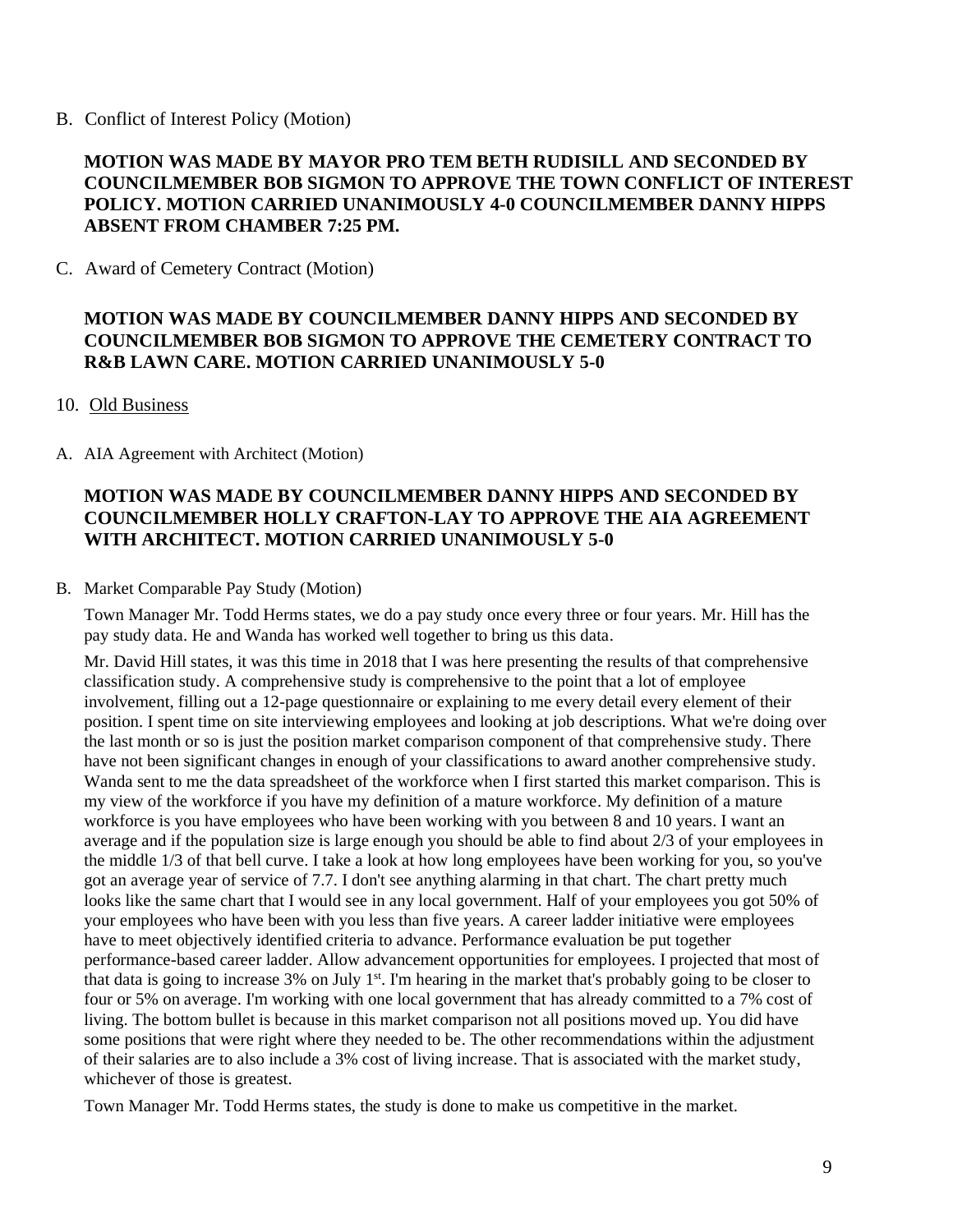#### **MARKET COMPARABLE PAY STUDY – TABLE TO NEXT MEETING. CARRIED UNANIMOUSLY 5-0**

C. PARKING AT 717 E MAIN ST. (Motion)

### **PARKING AT 717 E MAIN ST. – TABLE TO NEXT MEETING. CARRIED UNANIMOUSLY 5-0**

- 11. Ordinance/Resolutions
- A. Ordinance #20-2022 An Ordinance to Amend the FY 2021-2022 Budget in the General Fund to the Water Fund (Motion)

### **MOTION WAS MADE BY COUNCILMEMBER DANNY HIPPS AND SECONDED BY COUNCILMEMBER BOB SIGMON TO APPROVE ORDINANCE #20-2022 TO AMEND THE FY 2021-2022 BUDGET IN THE WATER FUND. MOTION CARRIED UNANIMOUSLY 5-0**

B. Ordinance #21-2022 An Ordinance to Amend the FY 2021-2022 Budget in the General Fund to the 56 CDBG Grant (Motion)

### **MOTION WAS MADE BY COUNCILMEMBER DANNY HIPPS AND SECONDED BY COUNCILMEMBER CAMERON RAMSEUR TO APPROVE ORDINANCE #21-2022 TO AMEND THE FY 2021-2022 BUDGET IN THE GENERAL FUND TO THE 56 CDBG GRANT. MOTION CARRIED UNANIMOUSLY 5-0**

C. Ordinance #22-2022 An Ordinance to Amend the FY 2021-2022 Budget in the General Fund to the 56 CDBG Grant (Motion)

### **MOTION WAS MADE BY COUNCILMEMBER DANNY HIPPS AND SECONDED BY COUNCILMEMBER HOLLY CRAFTON-LAY TO APPROVE ORDINANCE #22-2022 TO AMEND THE FY 2021-2022 BUDGET IN THE GENERAL FUND TO THE 56 CDBG GRANT. MOTION CARRIED UNANIMOUSLY 5-0**

D. Ordinance #23-2022 An Ordinance to Amend the FY 2021-2022 Budget in the General Fund to the Town Hall Capital Outlay and Equipment (Motion)

### **MOTION WAS MADE BY COUNCILMEMBER DANNY HIPPS AND SECONDED BY COUNCILMEMBER HOLLY CRAFTON-LAY TO APPROVE ORDINANCE #23-2022 TO AMEND THE FY 2021-2022 BUDGET IN THE GENERAL FUND TO THE TOWN HALL CAPITAL OUTLAY AND EQUIPMENT. MOTION CARRIED UNANIMOUSLY 5-0**

E. Ordinance #24-2022 An Ordinance to Amend the Town of Maiden Zoning Map (Motion)